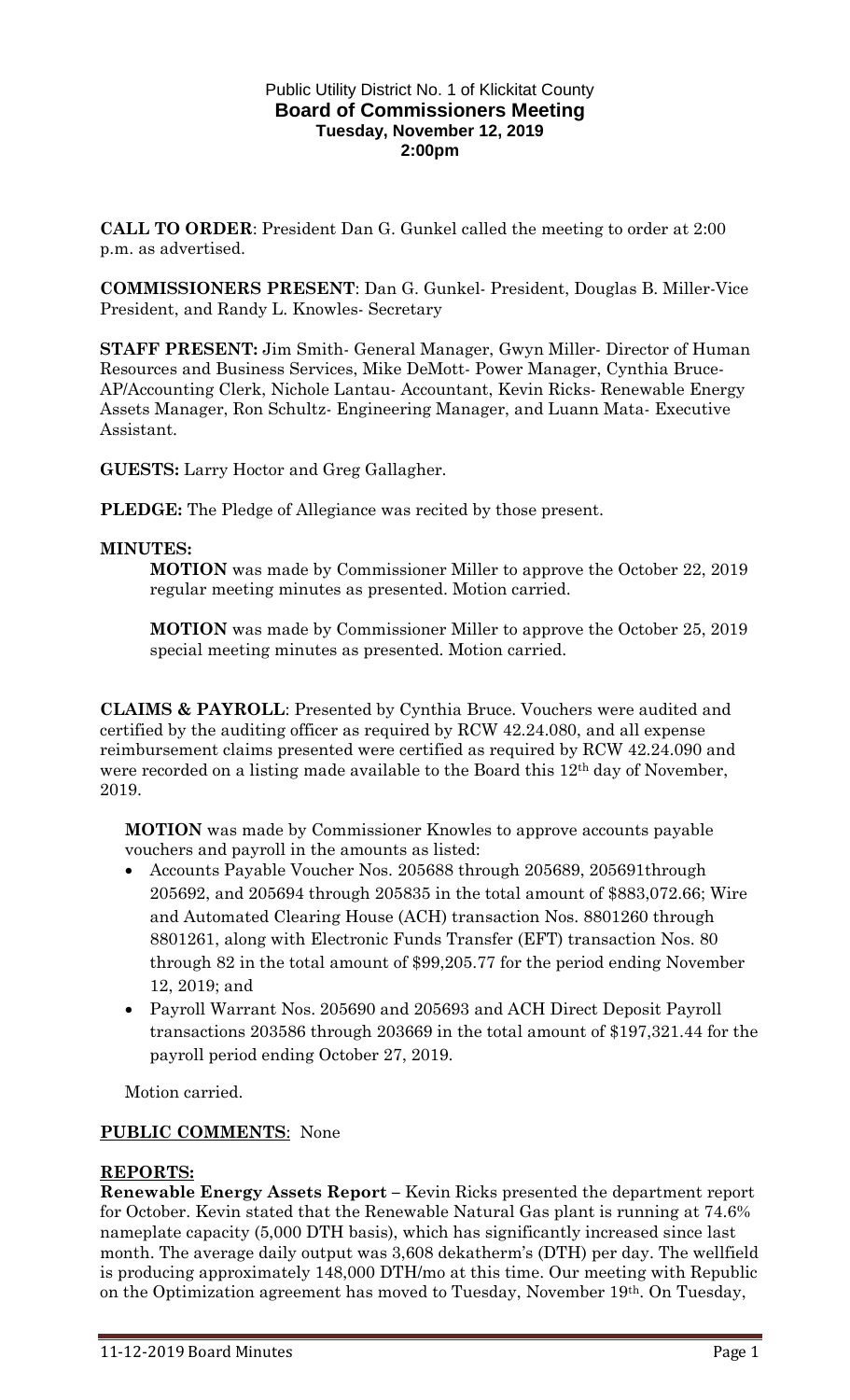October 29th Kevin attended a Methane Bio gas pipeline standards workshop at the Washington Utilities and Transportation Commission. Staff submitted written comments to the UTC. Kevin stated that the impending biomethane standards did not pose a risk to the PUD as our equipment would easily be able to meet or exceed proposed pipeline standards. Commissioner Gunkel asked if the lower standards place us at competitive disadvantage, Kevin felt that maybe it would, but there wasn't much of a chance that any proposed standards would not be lower than the existing standards. At the current time we are one of two facilities that are meeting the Williams pipeline standards, proving that lowering of the standards is not necessary. Kevin also attended a hearing of the EPA on 2020 Renewable Volume Obligation supplemental proposal and provided comments on the small refinery exemptions. Our goal for attending these meetings and providing our feedback is to protect the RIN value of RNG, so we will stay engaged in these discussions.

**Power Management Bond Sale Update** – Mike DeMott provided a review of the final results of the recent bond sale in the board packet. The final outcome of the sale was slightly improved over prior reported expectations. The bond insurance policy was utilized and provided substantial interest savings. By completing the bond sale now, we were able to obtain new bonds and benefit from the historic low interest rates. Commissioner Gunkel noted that this leads to saving our customers money.

**Financial Report** – Nichole Lantau presented the July and August Financial Reports. The Net Operating Margin for August was \$877,626. With the updated financials, the Year-end Operating Margin forecast is \$2,818,222. The budgeted revenue for August is down around \$800,000 mostly due to not receiving RNG RIN revenue. The PUD surplus sale brought in an additional \$39,513 in miscellaneous revenue for the month. Expenses for the Water/Wastewater department were higher in August primarily due to closing and expensing repairs to the sewer line in Glenwood. The cost of the work order was approximately \$90,000 which was split between capital and expense. Overall department expenses throughout the utility are down year-to-date. The timing of expenditures versus the budget may vary slightly but the forecast is reasonable for year-end. Based on those updated year-end figures, we are expecting to end the year with 264 days cash on hand.

**COMMISSIONER DAN GUNKEL –** Commissioner Gunkel stated that he has heard from local wine grape growers that the early frost affected their harvest. In Washington there were 10,000 acres of grapes left on the vines. This early freeze could also affect next year's production if the vines were damaged. He also stated that 25% of Washington's wine grapes are grown in Klickitat County. There has been a forecasted surplus of grapes for the next two years, so the positive side of this situation is a reduction in surplus juice. If the frost had not hit, that could have moved the surplus out even further. It is unclear if California's inventory will be affected this year by Mother Nature or not

**COMMISSIONER DOUGLAS MILLER -** Commissioner Miller attended the child care meeting put together by the Klickitat County Commissioners. Representative Mosbrucker spoke about the ongoing need. Commissioner Knowles asked if there was a funding mechanism for this proposed program. Commissioner Miller stated that there are state funds available for people unable to afford child care who are working.

**COMMISSIONER RANDY KNOWLES** – Commissioner Knowles attended the Public Utilities Risk Management Services meeting. The Board approved the PURMS budget for 2020. Commissioner Knowles stated that Klickitat PUD's medical costs have been trending down the last couple of months. The PURMS budget included an increase in legal services. Commissioner Knowles also stated that we can anticipate an extended legislative session even though it's the short session, he believes due to the vehicle licensing initiative passing. This initiative could significantly reduce transportation funds and may reduce Department of Natural Resources funds as well. There may be more to come from this issue since the City of Seattle is filing a lawsuit on this measure. NoaNet filed a property claim that was settled by PURMS. PURMS will be reviewing potential exposure in policy language moving forward.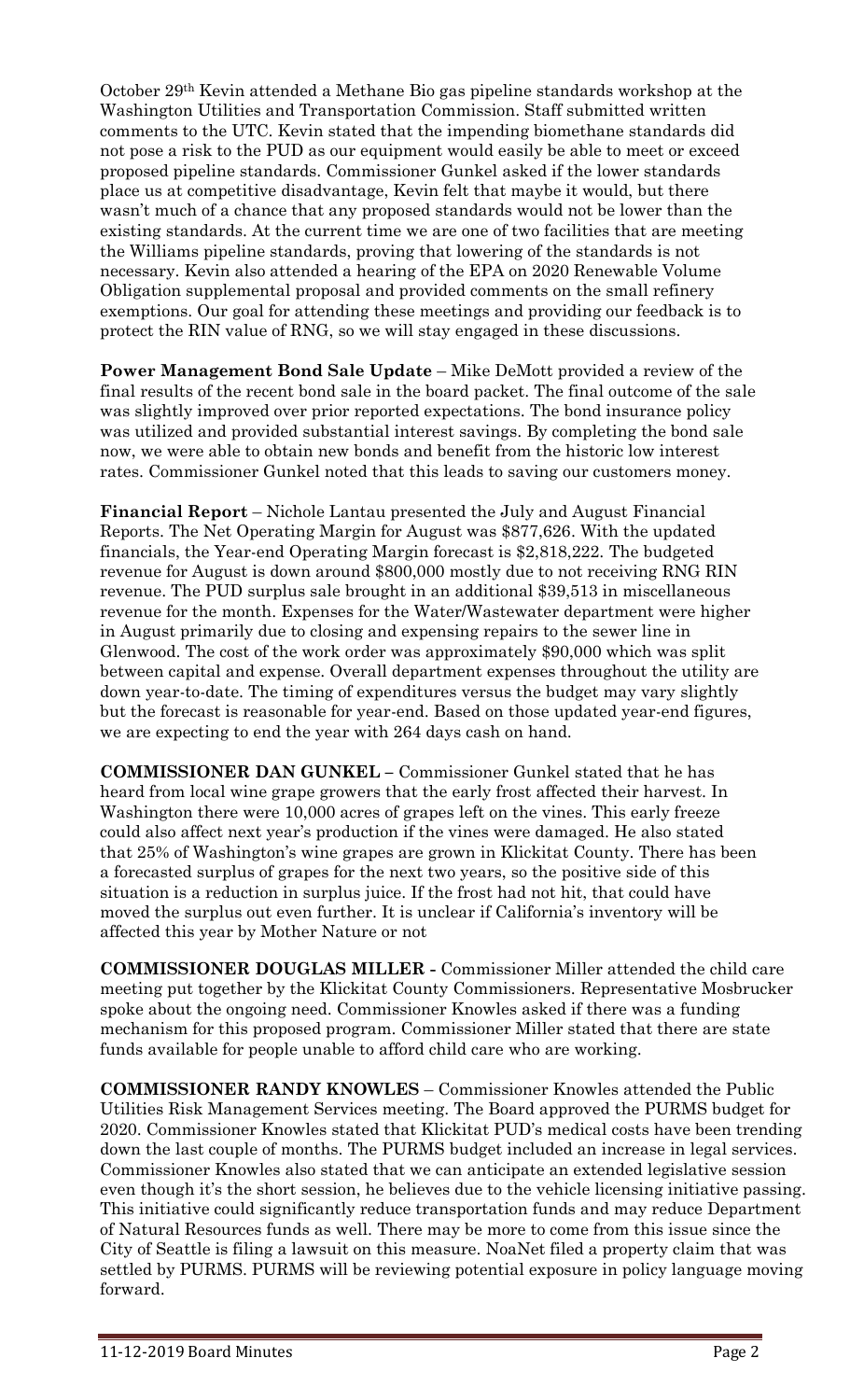### **GENERAL MANAGER –** The complete report can be found at:

[htp://www.klickitatpud.com/topicalMenu/commissioners/GM\\_Reports.aspx](http://www.klickitatpud.com/topicalMenu/commissioners/GM_Reports.aspx) In addition to the written report, Jim Smith presented the following information:

- DNR Taskforce meeting Friday- Jim will attend a meeting of the DNR Taskforce and will bring back a report.
- WPUDA Annual Meeting- Jim asked if anyone would like to attend the WPUDA annual meeting. Commissioners Knowles and Gunkel expressed interest. Commissioner Miller will let Luann know.
- Net Metering-Dave Warren was contacted by the Governor's Office to discuss our Net Metering program policy. Jim has a teleconference with the Governor's office tomorrow.
- Tom Svendsen's Retirement party- White Creek is hosting a retirement party for Tom Svendsen. It will be held on Saturday, December 7th at the Maryhill Winery from 1:00 p.m. until 3:00 p.m.

# **AGENDA ITEMS:**

- A. USDA FUNDING DELEGATION OF AUTHORITY Resolution No. 1782- **Motion** was made by Commissioner Miller to approve Resolution 1782 authorizing the General Manager to designate staff responsibilities for the USDA funding process for the Klickitat Water System project. Motion carried.
- B. PREQUALIFICATION OF CONTRACTORS- **Motion** was made by Commissioner Knowles to approve the addition of Platinum Industrial and agree to add them to the Small Works Roster for the remainder of 2019. Motion carried.
- C. 2020 OPERATING BUDGET 2ND REVIEW AND SETTING OF 2020 OPERATING BUDGET HEARING DATE- Staff briefly discussed the updates to the 2019 year-end forecasts based upon financial updates through August. There were no changes to the 2020 budget proposal from the first draft. These updates prompted a discussion on the 2020 proposed operating budget which included a 1.5% rate increase in its model. The rate increase proposal was the only outstanding item to discuss prior to setting the 2020 Operating Budget hearing date. After discussing Agenda Item D at length, the Board was agreeable to setting the budget hearing date.

**Motion** was made by Commissioner Knowles to authorize staff to advertise for the 2020 Operating Budget hearing date set for Tuesday, December 10, 2019 at 3:00 p.m. Motion carried.

D. DISCUSSION OF KLICKITAT PUD ELECTRIC SERVICES RATE SCHEDULE 8 INCREASE AND KLICKITAT PUD RETAIL ELECTRIC RATE PROPOSALS FOR 2020-

Klickitat PUD Electric services rates- Staff recommended that the Klickitat PUD Electric Service Rate Schedule 8 be increased to reflect the pending Bonneville Power Administration rate increase. Rate Schedule 8 only affects Klickitat PUD's service accounts. Staff requested that the Board set the hearing date to adopt these new rates.

Retail Rate Increase proposed in the 2020 Budget- Jim walked the Board through the key Financial Policy metrics for the 2020 budget and five year forecast. Jim stated that the first draft of the budget met all requirements of the Financial Policy and allowed for a conservative view of RNG revenues as we have had in past years. Since the last meeting, staff ran an option for no rate increase in 2020 and showed that we could still meet Financial Policy goals. Commissioner Knowles discussed the pros and cons of relying on forecasted RNG revenues to meet our policy requirements. After discussion, it